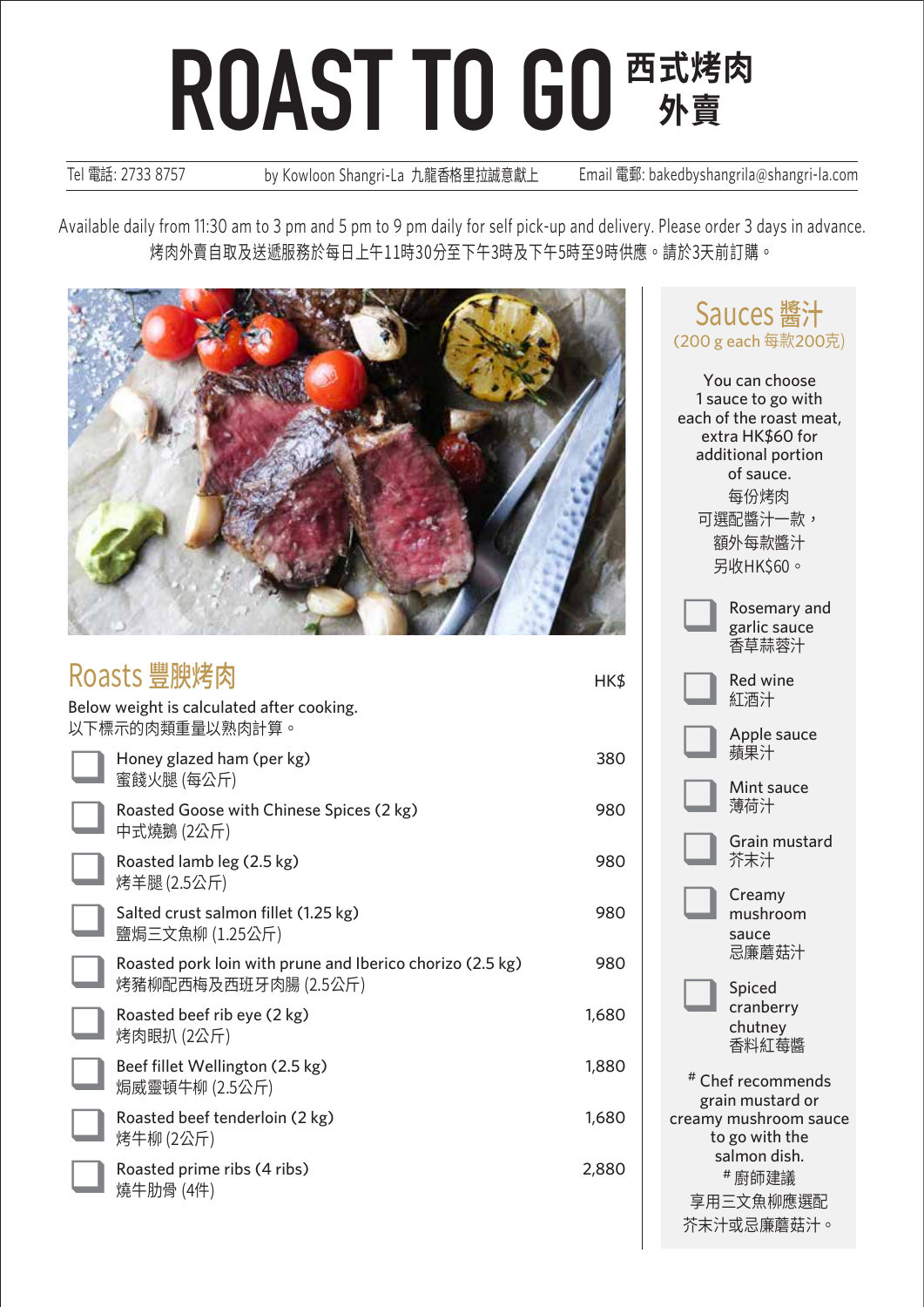Tel 電話: 2733 8757 by Kowloon Shangri-La 九龍香格里拉誠意獻上 Email 電郵: bakedbyshangrila@shangri-la.com

| Salads & Sides 沙律及配菜<br>(200 g each 每款200克)                 | HK\$ |  |
|-------------------------------------------------------------|------|--|
| Roasted baby potatoes<br>烤薯仔                                | 150  |  |
| Truffle mashed potatoes<br>松露薯蓉                             |      |  |
| Roasted seasonal vegetables<br>烤時蔬                          |      |  |
| <b>Brussel sprouts</b><br>小椰菜                               |      |  |
| Glazed chestnut<br>烤栗子                                      | 190  |  |
| Garlic choy sum<br>蒜蓉炒菜心                                    | 150  |  |
| Vegetable fried rice with egg white<br>and conpoy<br>瑤柱蛋白炒飯 | 160  |  |
| Caesar salad<br>凱撒沙律                                        | 150  |  |
| Mixed green salad<br>什菜沙律                                   | 140  |  |
| Roasted sweet potatoes<br>烤甜薯                               | 150  |  |
| Sweet Tooth 甜品                                              | HK\$ |  |
| All Chocolate Cake^<br>經典朱古力蛋糕                              | 480  |  |
| Lemon Meringue Tart^<br>蛋白檸檬撻                               | 280  |  |
| New York Glazed Cheesecake^<br>紐約芝士蛋糕                       | 420  |  |
| Frou Frou Cake (Eggless)^<br>香濃朱古力蛋糕 (無蛋)                   | 660  |  |
| Fresh fruit platter<br>鮮果拼盤                                 | 250  |  |
| ^ 2 lbs whole cake  原個兩磅裝蛋糕                                 |      |  |



| Tipple 醇酒佳釀 *      | HK\$ |
|--------------------|------|
| Sparkling wines 汽酒 |      |

| Prosecco, Argeo, Ruggeri, NV                        | 208 |
|-----------------------------------------------------|-----|
| Veuve Clicquot Champagne,<br>Yellow Label, Brut, NV | 28  |

#### White wines 白酒

| Albariño, Lagar de Cervera, Rías Baixas, 248<br>Spain, 2018        |     |
|--------------------------------------------------------------------|-----|
| Sauvignon Blanc, Forrest Estate,<br>Marlborough, New Zealand, 2018 | 268 |
| Sancerre, Pascal et Nicolas Reverdy,<br>Loire Valley, France, 2018 | 288 |
| Chardonnay, Adelsheim,<br>Willamette Valley, USA, 2016             | 380 |
|                                                                    |     |

### **Red wines 紅酒**

|  | Merlot, Grand Selection, Lapostolle,     | 268 |
|--|------------------------------------------|-----|
|  | Rapel Valley, Chile, 2017                |     |
|  | Cabernet S, Bread & Butter, California,  | 298 |
|  | <b>USA, 2017</b>                         |     |
|  | Syrah, Petite Ruche, M. Chapoutier,      | 318 |
|  | Crozes-Hermitage, Rhone, France, 2017    |     |
|  | Pinot Noir, Single Vineyard, Singlefile, | 360 |
|  | Denmark, Western Australia, 2018         |     |
|  |                                          |     |

\* Vintage may change due to market availability 醇酒年份會因市場供應而作出調整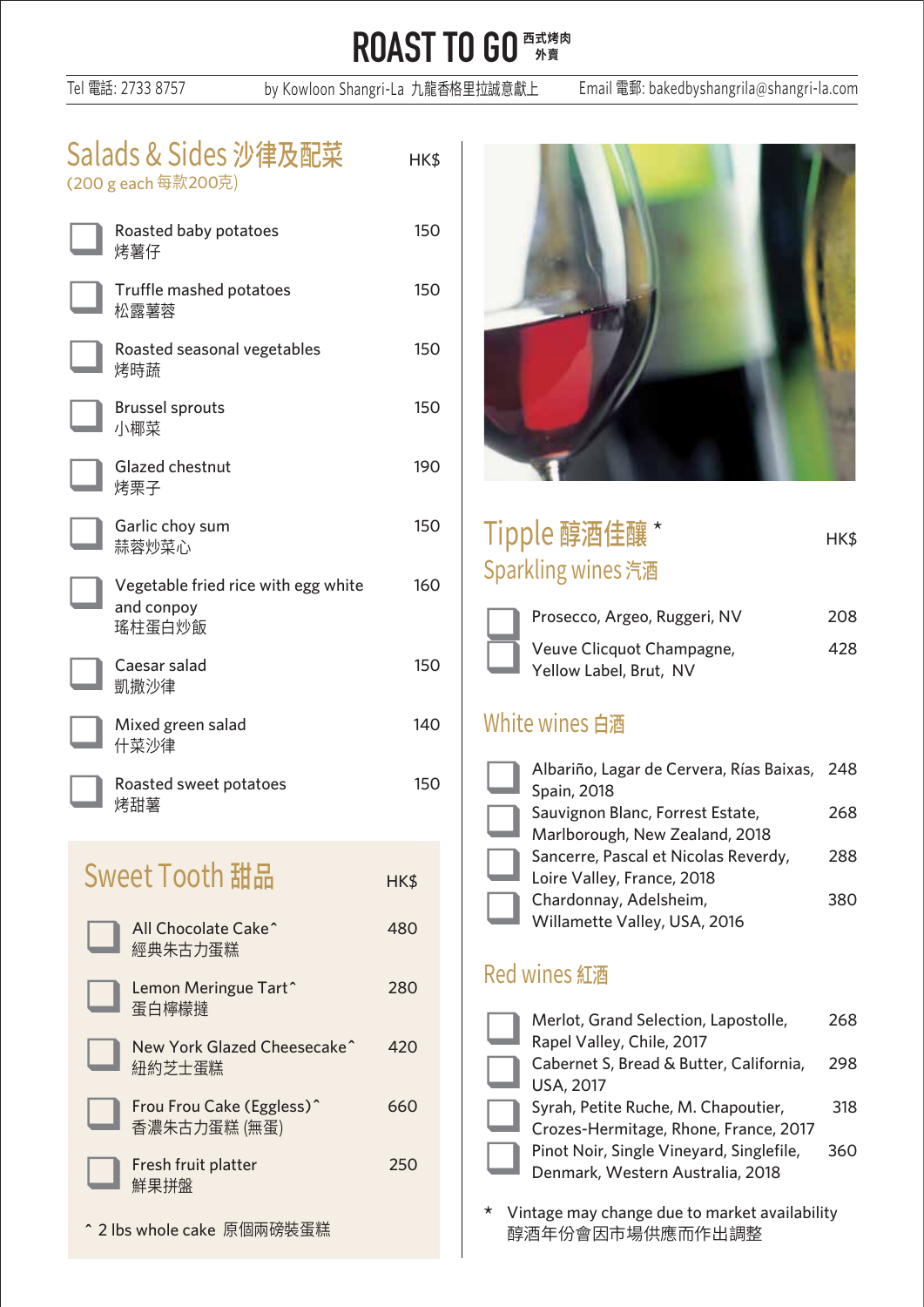Tel 電話: 2733 8757 by Kowloon Shangri-La 九龍香格里拉誠意獻上 Email 電郵: bakedbyshangrila@shangri-la.com